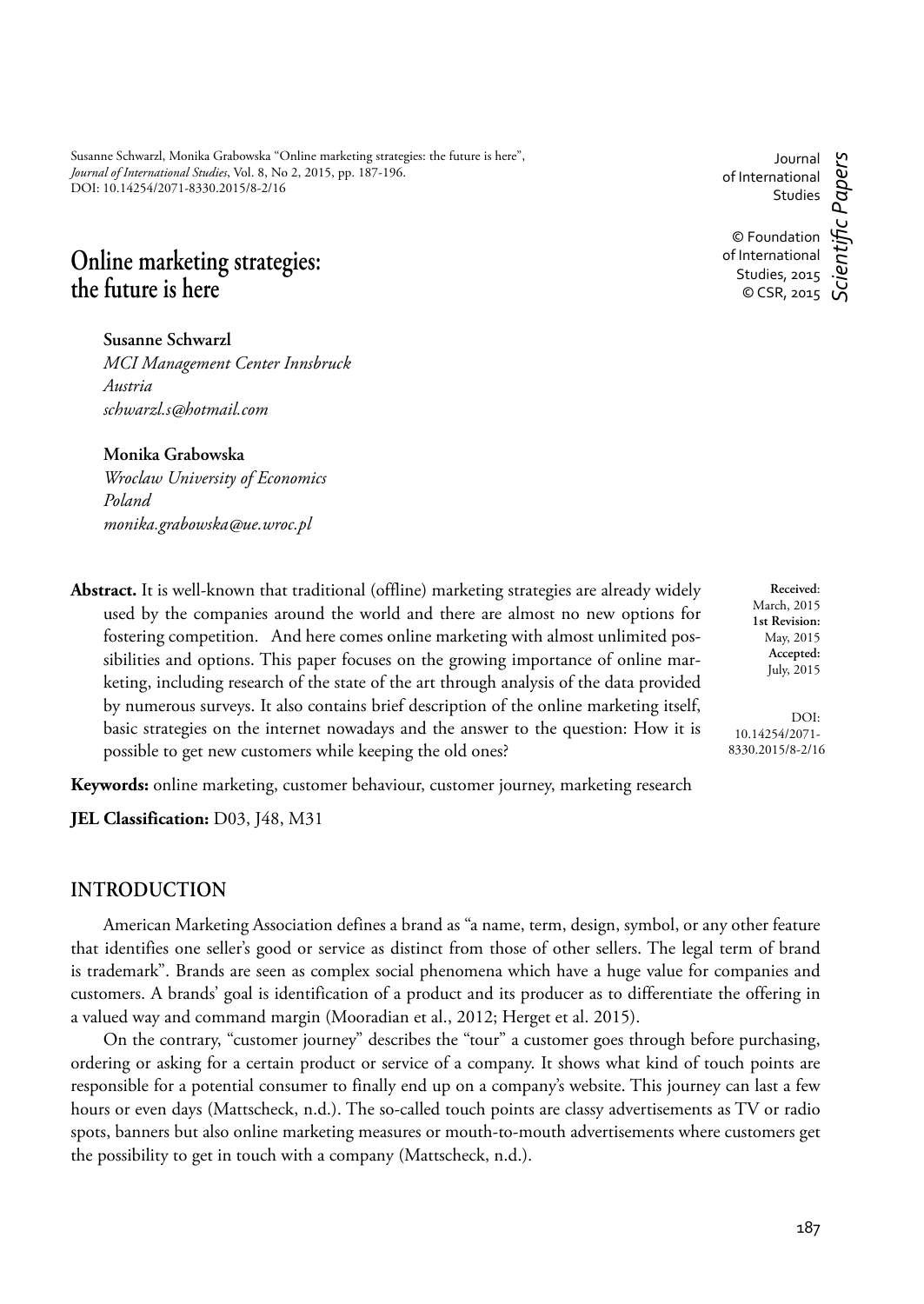As said before, the world of online marketing is a new one for that reason there are many different definitions and projections. It is not clear where to make the difference between online marketing and internet marketing. Very often online marketing is also equalised with "Online advertising", "Performance marketing" or "Search engine marketing", although this terms do not have an equal meaning (see e.g. Constantinides, 2002; or Lammenett, 2014). Internet marketing is a target-orientated use of the internet tools like WWW or email. Here the major constituent is an internet page (Naik and Raman, 2003).

On the other hand online marketing implies packages of measures, which should lead internet users to certain webpages to buy or order certain products or services. So web presence is the main object of online marketing. In addition also arrangements outside the internet are included in online marketing, e.g.: a banner on a plane which shows an uniform resource locator (URL) (Lammenett, 2014).

Online advertising means to show banner from the company on the webpage from another company. What started with ordinary banners became more developed nowadays. Beside banners also layer-ads, interstitials and videos are used to get users' attention on foreign websites (Naik and Raman, 2003). Performance marketing consists of measures whose object is to get a measurable reaction of costumers, e.g.: click on a banner, purchase a product or registration on a website (Springer Gabler Verlag, n.d.). The main goal is a high level of interaction with customers, to influence their courses of action (Kozinets, 2002; or Lammenett, 2014; Codourey, 2013). Search engine marketing is a part of online marketing and includes all measures to acquire customers on basis of online searching tools. Because of Google's way to present search results, search engine marketing became more complex (Kozinets, 2002).

This paper contains five blocks. At the beginning we shall research key facts and figures describing the state of the art of online marketing and provide relevant insights for better understanding of its growing role. Our research was performed using the method of analysis and synthesis of the data provided by the CMO Council, WebDAM, iContact, ContentPLUS and other sources. Afterwards, the most important terms were explained to secure a detailed and comprehensive adaption of the topic. Thirdly, customer behaviour will be clarified on the consumer decision making process. Fourthly, different strategies concerning online marketing will be explained. Fifthly, a brief overview of customer journey will be given and illustrated with the help of a simple example at the end of this paper.

### **ONLINE MARKETING: STATE OF THE ART**

One of the key indicators of online marketing development is the growth of the number of internet users. For nearly 25 years public is having access to the internet. Since then it has been a continuing development and innovating process. People are able to do nearly everything with their computers e.g.: shopping, booking, doing researches, communication, etc. The following graphic shows the enormous increase of internet users since 1995: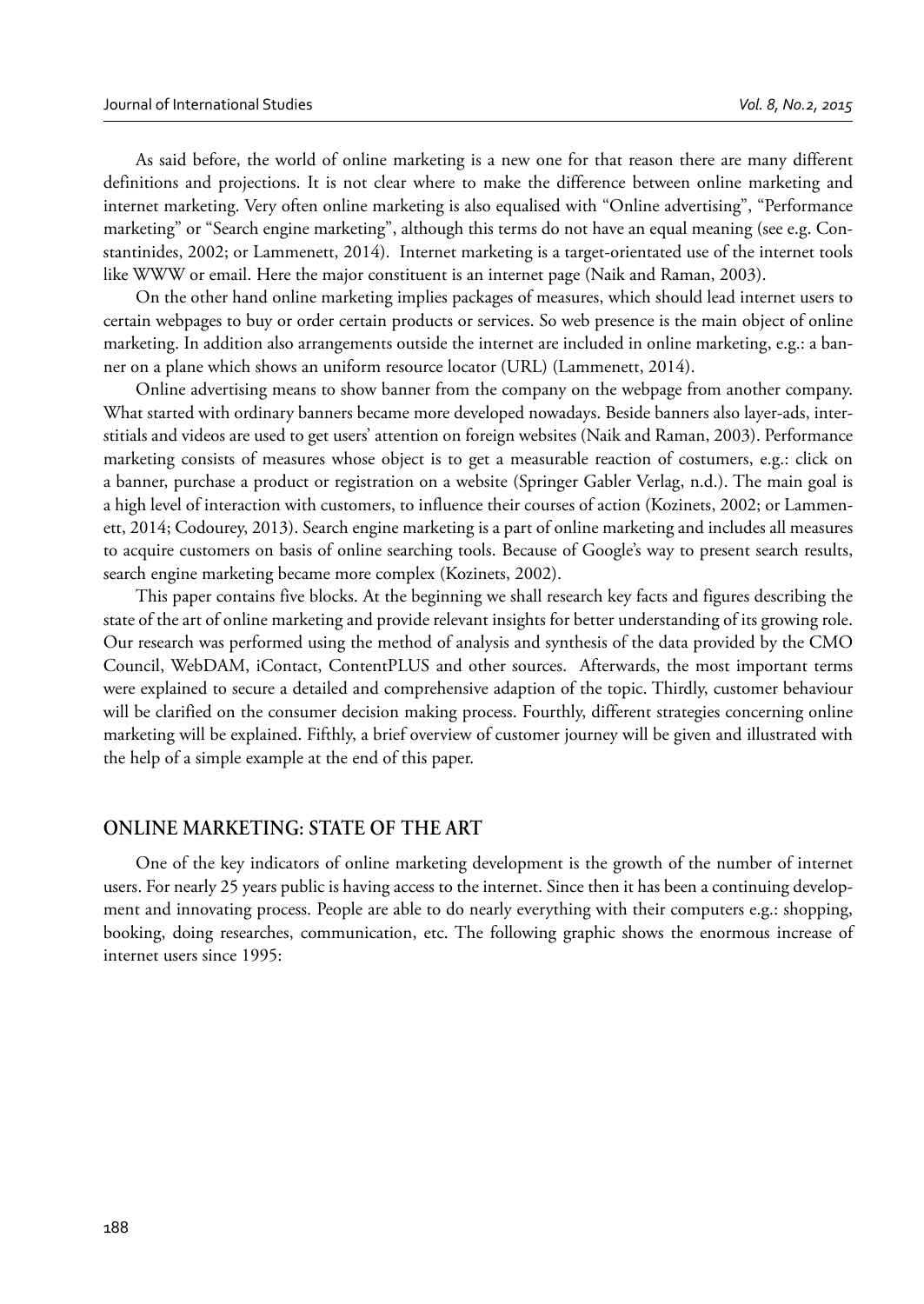

**Diagramm 1: World Internet Usage Growth** Source: Mahajan (2014).

These numbers demonstrate the importance of internet nowadays and necessity for companies to be present on this certain market – the online market. However, mentioned figures describe the potential of online marketing strategy, its growing audience. But is the online marketing efficient? What are pros and cons? In order to answer such questions and to provide the reader with better insights regarding online marketing in the text below we shall analyze results of the surveys conducted by the CMO Council, WebDAM, iContact, ContentPLUS and other companies.

According to the data collected by the CMO Council 71% of internet users are more likely to purchase from a brand that they are following on a social networking site such as Twitter or Facebook. Moreover, the majority of marketers (59%) are using social media for 6 hours or more each week. Additionally, online marketing generates 3 times as many leads as traditional outbound marketing, but costs 62% less. Herewith, marketing professionals are 50% more likely than consumers to like a brand on Facebook, 400% more likely to follow brands on Twitter, 100% more likely to make a purchase as a result of seeing something on Facebook, and 150% more likely to make a purchase as a result of a tweet. But still, 83% of consumers reported that they have had a "bad experience with social media marketing, consequently there is a room for improvement.

Pursuant to the data collected by WebDAM the following are the key facts on the online marketing:

- in 2014 the marketers spent approximately 135 billion of dollars on new online marketing collateral.
- 78% of CMOs think that online marketing is the future of the marketing.
- Internet advertising will make up nearly 25% of the entire advertising market by 2015. Surveys of iContact and ContentPLUS provided us with the following insights:
- 1. Average return on online marketing investment: \$44.25 for every dollar spent;
- 2. Consumers who are involved in online marketing spend 83% more when shopping, make orders 44% larger and 28% more often;
- 3. Personalized online marketing improves click-through rates by 14%, and conversion rates by 10%;

4. Blogs are 63% more likely to influence purchase decisions than magazines.

As we can see, online marketing is revolutionizing the way in which companies compete between each other. Marketers around the world have realized the importance of online marketing and its advantages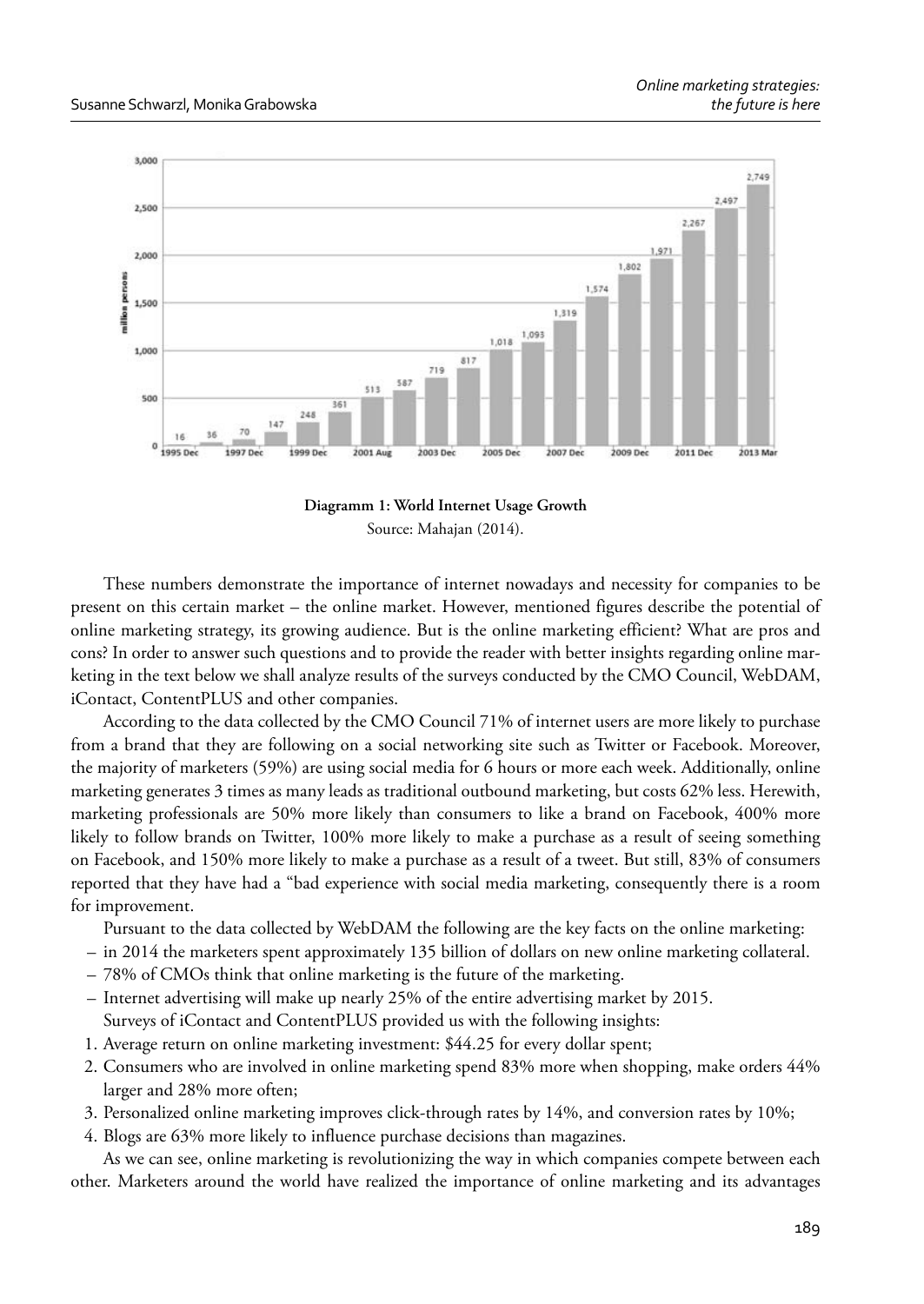compared to traditional marketing. Online marketing has a lot of pros, namely: it can reach customers more effectively; it is cost effective; results can be reliably measured, it can be personalized, etc. However, it has also a lot of cons, the most significant of which is too high level of competition. Therefore, companies should clearly understand what they have to do and how they have to do it. Thus, in the text below we will provide information necessary for development of efficient online marketing strategies.

# **CUSTOMER BEHAVIOUR**

One of the most important topic companies should focus on is the customer behaviour. It is necessary to understand how customers evaluate and make decisions to segmenting, targeting, positioning and to developing an effective marketing mix.



**Diagramm 2: Consumer Decision Making Process** Source: Own results based on Mooradian (2012).

It must be said that there is a difference between ultimate consumers and organizational buyers (especially businesses). In this paper the focus is on the behaviour of ultimate customers (Springer Gabler Verlag, n.d.). Before a consumer decides to buy a certain product or service he or she goes through five different stages which are summarized in the so called "consumer decision making process" which will be explained below: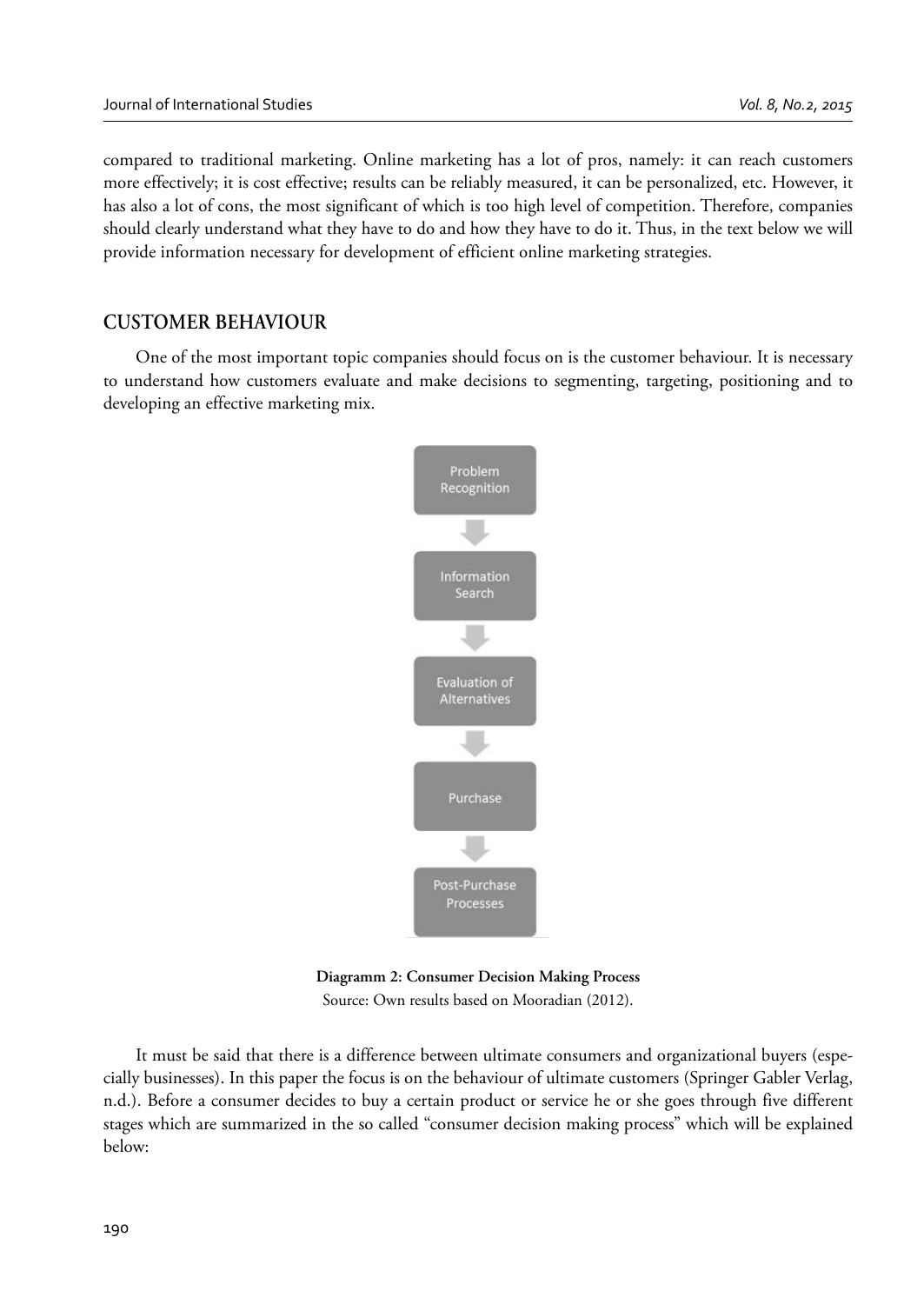## *Stage 1: Problem Recognition:*

A consumer's "need" is the fundamental reason for making a buying decision. All people do have needs because these are basic human requirements. The goal of humans is to satisfy these needs. Abraham Maslow distinguished between different highnesses of needs in a hierarchical structure. He said that lower-level needs are more compelling and they are prior over higher-level needs. The following graph shows Abraham Maslow's pyramid in which he organized human needs (Mooradian et al., 2012):



**Diagramm 3: Pyramid of Abraham Maslow Source:** Lesley and Jade (2014).

Problem recognition is generally seen as a form of "gap analysis". It means that the consumer realises that there is a need when they recognize, consciously or subconsciously, that there is a disparity between the way things are and the way they would like to be (Mooradian, 2012).

# *Stage 2: Information Search:*

Before purchasing consumers want to inform themselves about certain products or services. The question of how much time an individual spends on searching information depends on the so called involvement. Involvement expresses the degree of importance and relevance a consumer sees in a product or purchase. It is also explained as the motivation to pay attention to a product or buying decision. Understandably a consumer pays more attention in buying a car than in repeat purchases as laundry detergent or soda. So purchasing a car means high involvement whereas buying a washing detergent means low involvement (Mooradian, 2012).

# *Stage 3: Evaluation of Alternatives:*

Consumers form "attitudes" toward products and they influence purchase behaviour. These attitudes represent summaries whether something is pleasant or unpleasant for example. So consumers evaluate based on their formed attitudes whether the attitude is a good or bad thing for the product to have. Attitudes can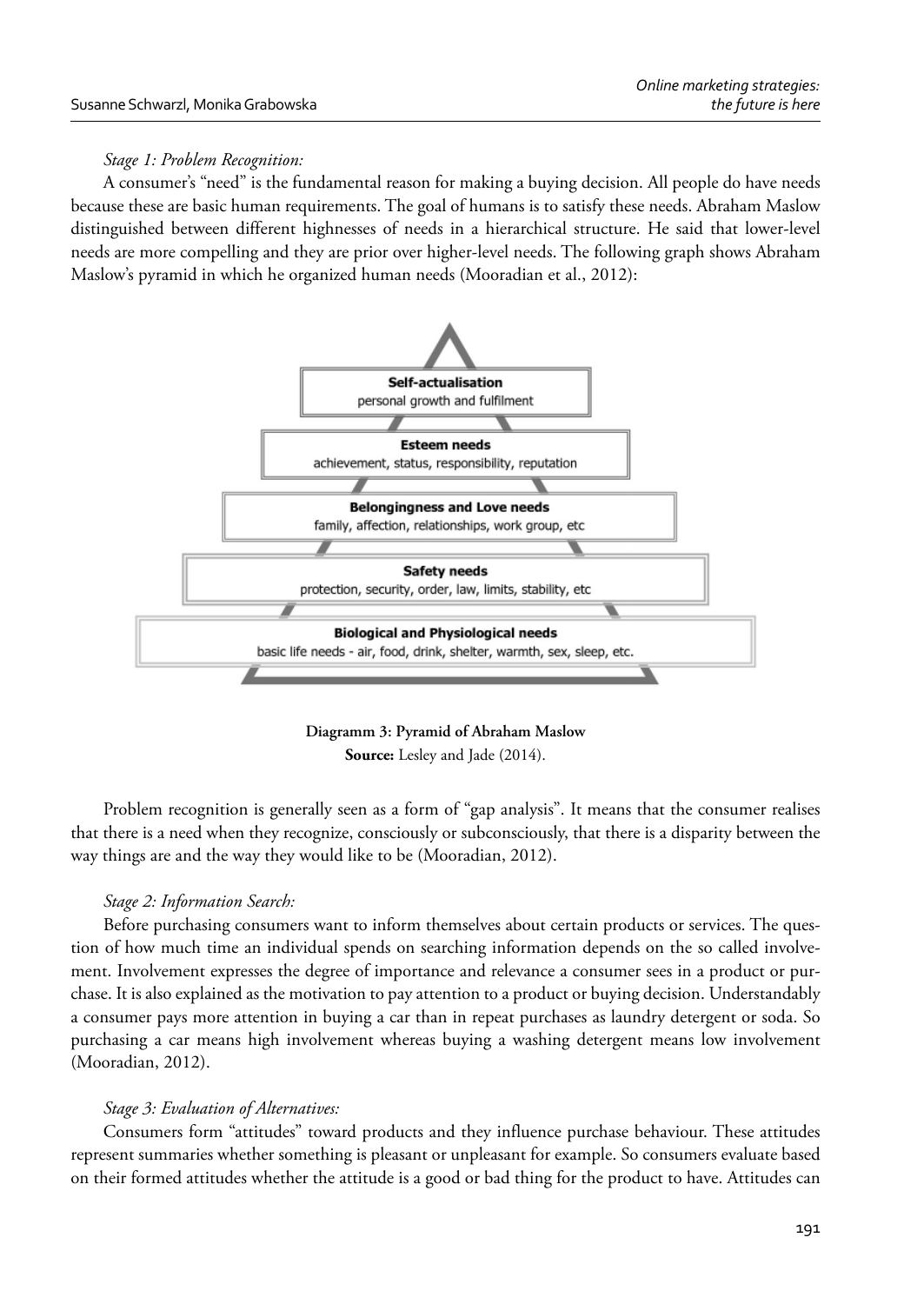be for example power, comfort, liability and/or high price. This causes a very hard reflection about certain purchases. But additional there exists also another system besides the so called "rational thinking" or "cognition". Consumers also buy products based on individual "feelings" or "emotions". Both systems interact and influence each other and for a company these are essential in understanding consumers' way to respond to marketing actions. This leads us to two important ideas, which support the understanding of how consumers evaluate alternatives: brands and costumer value (Mooradian, 2012).

#### **Brands:**

Consumers are faced with an immoderate flood of marketing information each day. Because of that they stablish habits to make their decisions. Brands are the most common guide for consumers in the market place. They simplify decision making because of connecting prevailing and future decisions to experiences and satisfaction from the past and they also offer reassurance. For short, brands communicate more complex information in simplified ways (Mooradian, 2012).

#### **Consumer Value:**

Easily said consumer value illustrates the balance of the "get" and the "give" which means the ratio of consumers' benefits compared with all the costs of a purchase of a certain product or service. Here costs include monetary costs, time and effort (Mooradian, 2012).

Summarized knowledge about brands and consumer value are essential for developments of products as well as for development of communications programs to position the product and convince people to think about a product in a company's favoured way (Peresadko et al. 2014; Mooradian, 2012).

#### *Stage 4: Purchase:*

After evaluating alternatives there are two more questions for consumers concerning purchases. They must decide when and where they are going to buy. This "point-of-purchase" is a very important one despite of their importance these decisions are made very quickly. That means making such a decision does not last longer than three to six seconds and it happens mostly at the store (Mooradian, 2012).

### *Stage 5: Post-Purchase Processes:*

Many companies are interested in long term relationships with their customers. A requirement for this is to understand the so called "post-purchase-process". This means a company needs to understand for example how a consumer uses a product or how long products are used, how feelings of satisfaction or dissatisfaction are formed, and a very important question – why or why not does a consumer become loyal.

This stage shows that besides persuading consumers to purchase a company's product companies are also concerning about how consumers create values for these products, about when and how often products are used until the ultimate disposal. This progress is called "customer-value chain" and shows highly important information concerning products' innovations and how to change customers' behaviour (Mooradian, 2012).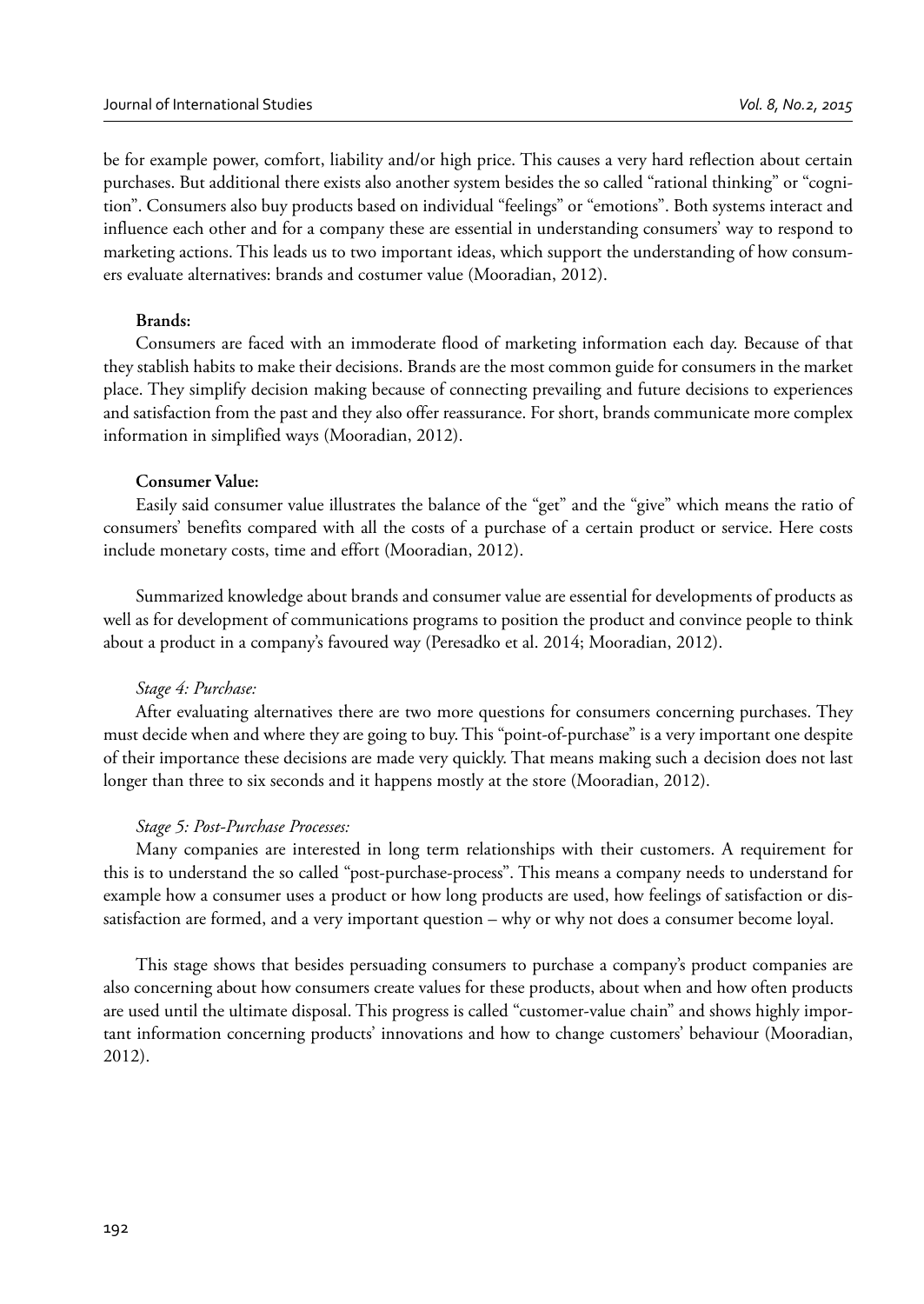# **ONLINE MARKETING STRATEGIES**

### *Affiliate Marketing:*

Online affiliate Marketing was created in 1997 at a cocktail party. A young lady asked Jeff Bezos (founder of Amazon) if he would like her to promote some of his books on her website for a commission payment in return.

The model of affiliate marketing was not an invention these days because it already existed in offlinebusinesses. A partner who is called affiliate promotes products or services from another company which is called merchant (Lemmenett, 2014). Affiliates put for example banners or links of the merchant's website on their own websites to acquire customers (Birkner, 2012). Now there are three different types of how affiliates get commissions. The amount of it is usually declared individually between affiliate and merchant:

- 1. Pay per click: If a customer clicks on the provided link or banner on the affiliate's website and buys a product of the merchant the affiliate receives a certain commission.
- 2. Pay per lead: Here the affiliate gets a commission for each person who fills out a web based form with his contact information (mostly e-mail address). Payments of commission can also depend on the price of the sold product or service which brings us to the third type:
- 3. Pay per sale: the affiliate earns a certain percentage of the products' price (Lemmenett, 2014).

It is also very common to arrange mix types which means affiliates get a commission per click, for example 3 cents, and additionally 5% of the sale (Lemmenett, 2014).

Greg Shepard, CEO of Affiliate Traction, said that affiliate marketing enables retailers to save more money on advertisements for sales than they would do for traditional online advertisements. He also mentioned that "You only pay when the sale is made … On top of that, you only pay for the sales that came through (and) you pay 30 days after the sale. Affiliate marketing ... frees up more money for advertising." (Birkner, 2012).

### *E-Mail Marketing:*

This strategy means to contact customers directly with e-mails. It is a very popular strategy because of saving costs. This kind of e-mail is usually personalised and it consist of the company's brand, a message and a link which guides the customer to the website of the company. More common are e-mails which also show one or more pictures about the promoted product and a connection to the company's Facebook page to support social media marketing as well (Lemmenett, 2014).

There exist different main types of e-mail marketing as I will explain briefly now:

- 1. Stand-alone-campaign: It is also called E-mailing and the main character of it is that these e-mails normally have a certain retention period. It is used mostly to promote new products or products for one season. So one or more e-mails comprise the same product.
- 2. Newsletter: The main reason behind a newsletter is to support customer loyalty. They consist of useful information for costumers and are sent to them at least once a month. A disadvantage about newsletters is the constant effort for a company because newsletter always have to be up-to-date so a company should initiate a professional e-mail marketing tool (Lemmenett, 2014).

Companies have to face the problem that because of the volume and frequency of solicitation e-mail users see no value in receiving these messages. Additional spam filters complicate e-mail marketing for companies because these filters cannot distinguish between requested and unrequested e-mails. This leads to a flooding of spam e-mails (Gopal et al., 2006). While 2002 worldwide 2.4 billion spam mails per day were counted in 2011 the number increased to 200 billion spam emails (Trend Micro, 2011).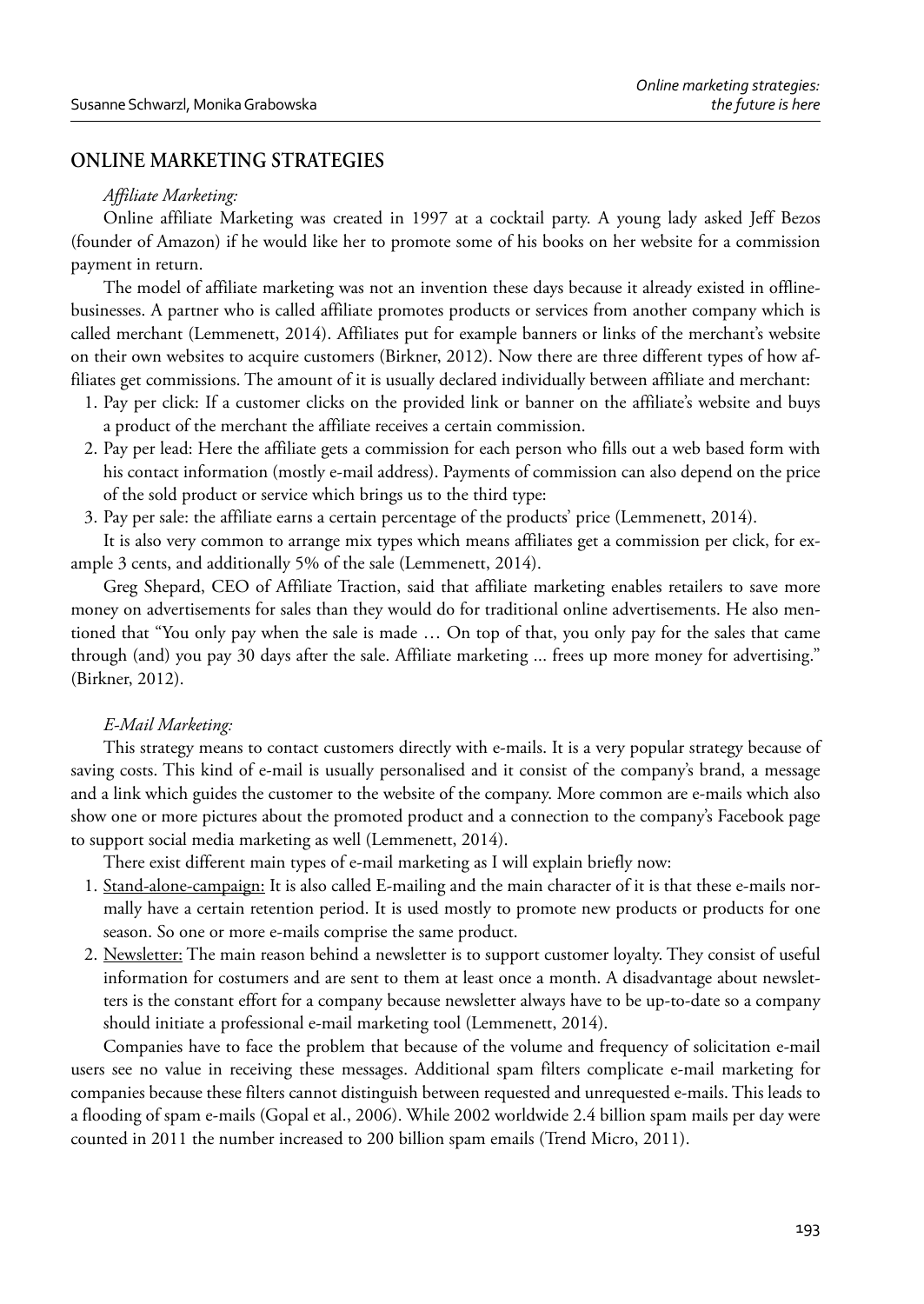### *Keyword-Advertising:*

This strategy means to put paid banners on results pages of search engines. Goto.com was the first company which had used this strategy in the year 1998. 2002 Google copied it and created the foundation of its contemporary success (Lemmenett, 2014). Keyword-advertising became more meaningful in the world of online marketing for companies which was proven in 2008 by a survey from INTERNET WORLD Business which says that at this time 45.9% of all interviewees did find a new online shop while using a searching engine (Internet World Business, 2008).

#### *Online Advertising:*

Online advertising is one of the oldest strategies in the online world. The first banner was placed in 1994. Today online advertising includes besides banners many different types of advertisements for example videos. It is said that in the year 2012 online advertising was the most used medium for advertising after TV spots. Because of the decreasing prices and increasing quality of videos this kind of online marketing gets more and more popular for companies. Also the fact that about 40% of internet users like watching online video advertisements encourages companies to present their brands via videos. Surveys also say that representing a company's brand in a video improves customers' apperception of brands (Lemmenett, 2014).

## **CUSTOMER JOURNEY**

After a consumer's purchase it is very hard to define which advertising medium was the crucial one for the final purchase. It is important for a company to know which mediums are worth to keep or to invest (Bockhorni, n.d.).

Before, analysis tools like the so called First-Click-Winner or Last-Click-Winner were used. That means only the first advertising medium which was clicked on or the last one has been seen as the crucial medium. Nowadays it is clear that every single medium a consumer passes while his or her journey has a necessary influence on consumers' behaviour. A customer gets through the following phases before making a decision: attention, interest, desire and action.



**Diagramm 4: AIDA Modell** Source: Own creation based on Bockhorni (n.d.).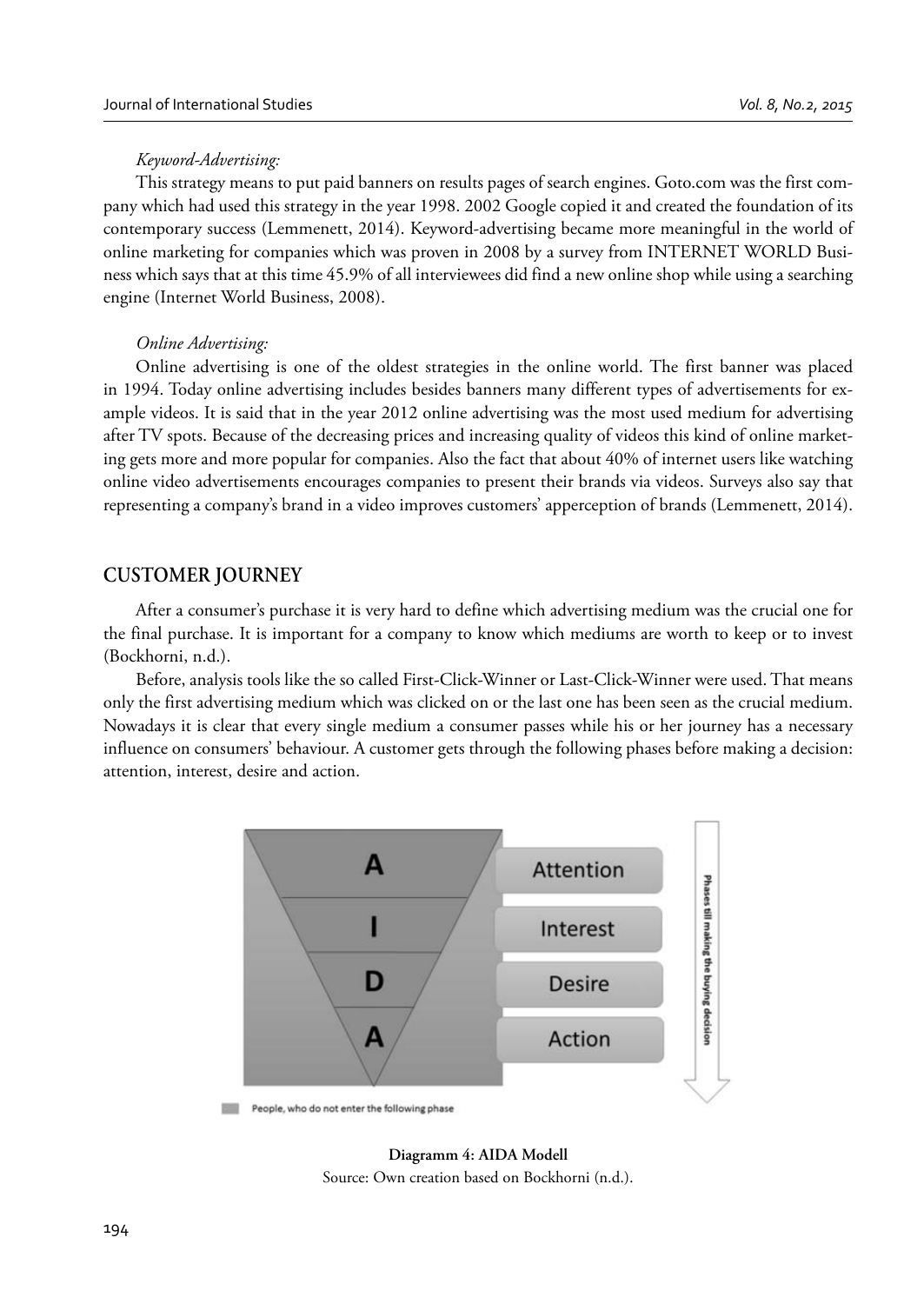On the basis of the following example these phases are demonstrated and explained:

A potential buyer received a newsletter with information about a high quality coffee machine from the company "XY". This company also invests in search engine optimization. For this reason the potential buyer found the website of company "XY" while searching for the coffee machine. The appealing representation of the product details there aroused the potential buyer's interest definitely. Hence he looked for information about the coffee machine in evaluation forums. The positive assessments there strengthened his buying decision. He also discussed the purchase of the coffee machine with his family. They did some researches in the internet to get some additional information about the coffee machine and the company "XY". They clicked on the search engine advertisement and attained to landing page of the company "XY". Finally this website convinced also the rest of the family so they bought the coffee machine (Bockhorni, n.d.). The interaction of advertising mediums:

- First, the newsletter attracted the attention of the potential buyer.
- The traceability in the search engines and the appealing representation of the product details aroused interest.
- The positive feedbacks in the evaluation forums and the consultation of the family confirmed the buying desire.
- The search engine advertisement and the following landing page brought the potential buyer to the action – the purchase.

This simple example shows clearly that optimization and budgeting of marketing channel based on First-Click-Wins and Last-Click-Wins would lead to enormous faults. Assuming an optimization based on the Last-Click-Wins process in the example, there would be no money left for newsletters because the company would invest this money into search engine advertisements. Nevertheless without the newsletter there would had been no purchase. Following the Last-Click-Wins process the very important function of the newsletter would be dropped away.

Analysis of marketing campaigns is a very complex topic but there exist so called web controlling tools which support these kinds of analyses. Acquired results contain huge potential concerning selection and prioritization of online marketing measures (Bockhorni, n.d.).

# **CONCLUSIONS**

Online marketing offers an enormous amount of possibilities for companies. It is an evolving world which is why constant development of strategies is necessary. It is much easier for customers to find substitutes from competitors on the internet because of the minimal effort a person has to make to get to another website. Every internet page is full of different kinds of touch points as advertisements and offers which makes it hard for companies to guide potential buyers to a certain website without "losing" them through their way of the internet.

This is exactly why the fundamental understanding of consumers' behaviour is so important. Regardless in which world – online or offline – customers nearly behave the same way. First step is always to catch customers' attention. There are just different types of strategies which are used to get in touch with a certain target group. Which strategies are used at the end depends on the way potential buyers do behave and how a company is able to understand these actions. Nowadays it seems to be indispensable running a business without any online presence because figures show that the trend from consuming in shops goes in the direction of online consuming.